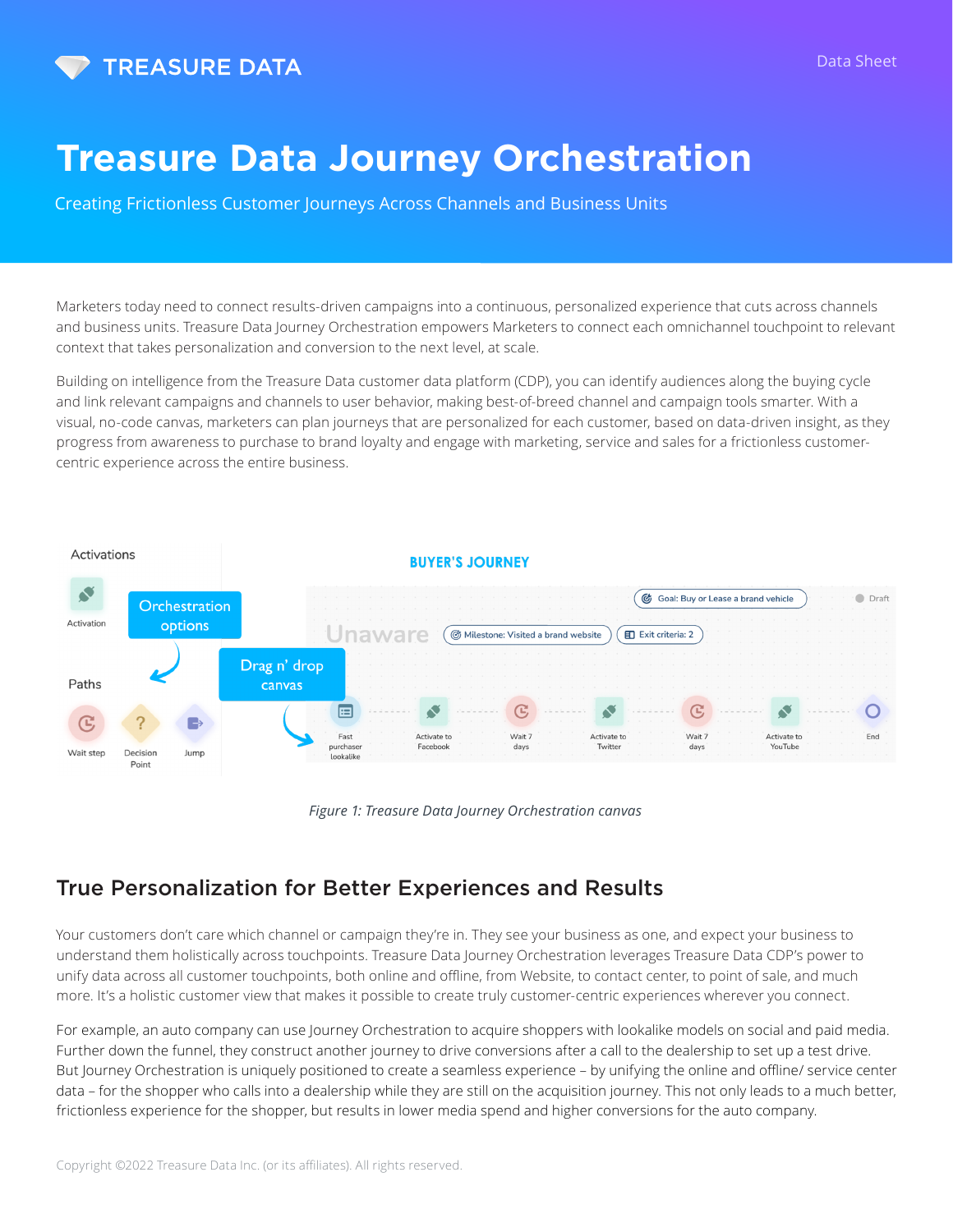

*Figure 2: Creating a personalized experience across online and offline, marketing and service*

### **Making Your Campaign Tools More Effective**

Treasure Data Journey Orchestration utilizes a best-of-breed approach with campaign tools. It has pre-built integrations to hundreds of tools, including email service providers, paid media platforms, DMPs, social media sites, and more. So teams have the freedom to use their favorite tools, like SMFC for email or Adobe Audience Manager for paid media, with journeys seamlessly orchestrated across all systems.

This approach makes all your tools smarter. With holistic customer data, data from customer interactions on each channel, and AI-driven insights, marketers can use the tools they know, but with actionable insights around the best channel, best time, and best message for each cohort or even individual.

This channel feedback and holistic data also enables marketers to get the most from their budgets. If you know an email is driving the most conversions, or a Facebook post is driving the most engagement, you know how to achieve more with the same budget.



*Figure 3: Analyzing impact for each channel*